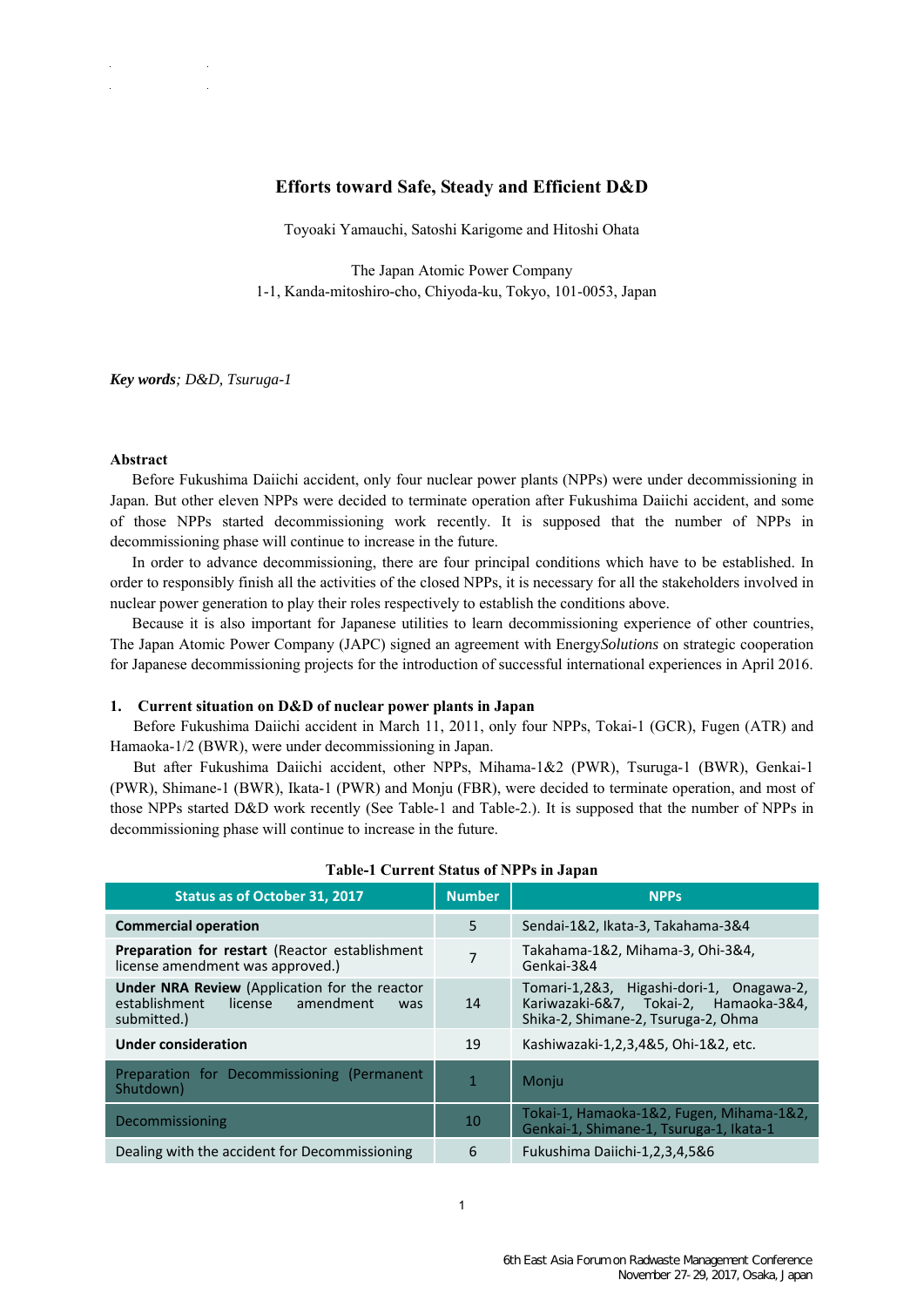# *East Asia Forum on Radwaste Management 27-28 November 2017, Osaka*

| <b>Plant</b> | <b>Operator</b> | <b>Type</b> | <b>Electric</b><br><b>Capacity</b> | <b>Commercial Operation</b>              | <b>Permanent Shutdown</b>              |
|--------------|-----------------|-------------|------------------------------------|------------------------------------------|----------------------------------------|
| Tokai-1      | <b>JAPC</b>     | <b>GCR</b>  | 166MW                              | Jul.25, 1966                             | Mar.31, 1998                           |
| Fugen        | <b>JAEA</b>     | <b>ATR</b>  | 165MW                              | Mar. 20, 1979                            | Mar.29, 2003                           |
| Hamaoka-1    | <b>CHUBU</b>    | <b>BWR</b>  | 540MW                              | Mar.17, 1976                             | Jan.30, 2009                           |
| Hamaoka-2    | <b>CHUBU</b>    | <b>BWR</b>  | 840MW                              | Nov.29, 1978                             | Jan.30, 2009                           |
| Tsuruga-1    | <b>JAPC</b>     | <b>BWR</b>  | 357MW                              | Mar. 14, 1970                            | Apr.27. 2015                           |
| Mihama-1     | <b>KANSAI</b>   | <b>PWR</b>  | 340MW                              | Nov.28, 1970                             | Apr.27. 2015                           |
| Mihama-2     | <b>KANSAI</b>   | <b>PWR</b>  | 500MW                              | Jul.25.1972                              | Apr.27.2015                            |
| Genkai-1     | <b>KYUSHU</b>   | <b>PWR</b>  | 559MW                              | Oct.15, 1975                             | Apr.27.2015                            |
| Shimane-1    | <b>CHUGOKU</b>  | <b>BWR</b>  | 460MW                              | Mar.29, 1974                             | Apr.30. 2015                           |
| Ikata-1      | <b>SHIKOKU</b>  | <b>PWR</b>  | 566MW                              | Sep.30. 1977                             | May 10. 2016                           |
| Monju        | <b>JAEA</b>     | <b>FBR</b>  | 280MW                              | Sep.18.1991<br>(start of test operation) | Dec 21, 2016<br>(decision of shutdown) |

#### **Table-2 NPPs under decommissioning & preparation for decommissioning in Japan**

#### **2. Issues and efforts for safe, steady and efficient D&D in Japan**

It is necessary for not only electric utilities but also all the Japanese people and local citizens to perform the decontamination and decommissioning (D&D) of NPPs safely, steadily and efficiently because the increase of the cost necessary for performing D&D activities may lead to the increase of the liability of Japanese people.

In order to perform D&D activities efficiently, there are four principal conditions which have to be established, such as:

1) Organization and staff with culture and mindset suitable for D&D project

2) Securing paths for spent fuel and low-level radioactive waste (LLW)

3) Funding and accounting system

4) Reasonable regulation and D&D operation

#### **2.1 Culture, mindset and organization for D&D project**

"D&D" is a quite different field from "Research and development (R&D)" and "Operation and Maintenance (O&M)" in nuclear industry as shown in Table-3. Culture & mindset are quite different among them. It is impossible for a person to switch his thinking way each time. D&D activities except for Fukushima Daiichi 1-4 can be implemented with existing (proven) technologies. R&D may increase D&D project risk (cost increase & schedule delay). Management is much more important than technologies. Especially, total program management including waste management is most important as a key part.

Japanese electric utilities have to change their mind to be suitable for safe, steady and efficient D&D. It is also expected that regulator and local stakeholders understand and recognize the difference between D&D activities and reactor operation. Japanese electric utilities should perform D&D safely, steadily and efficiently in cooperation with all stakeholders. It is also important to establish incentive-providing system to contractors and individuals. Human resource development to maintain know-how and experience is also important for long-term D&D project.

#### **Table-3 Tree thinking ways in nuclear industry**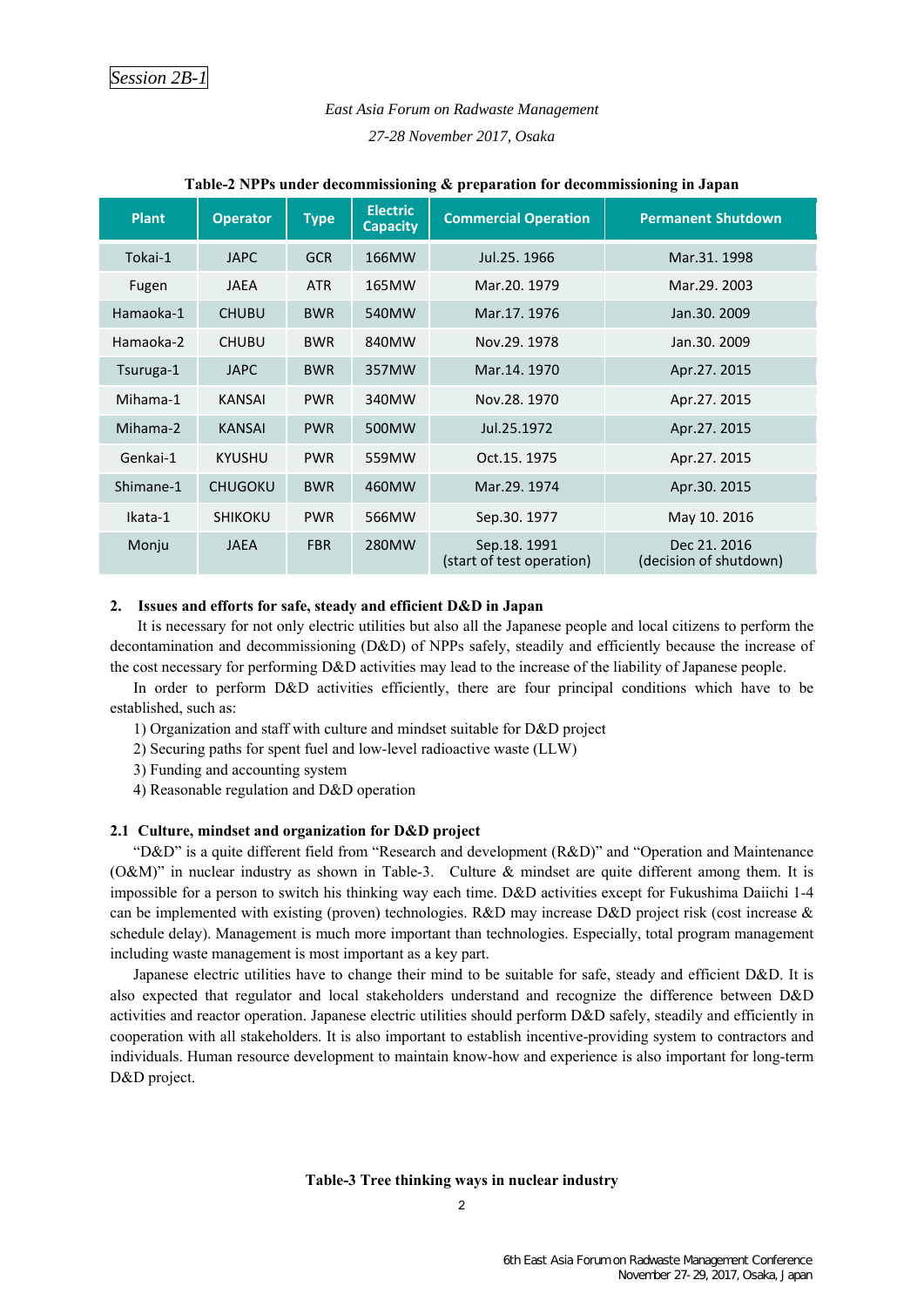### *East Asia Forum on Radwaste Management*

*27-28 November 2017, Osaka* 

| <b>Fields</b> | <b>Viewpoints and Concerns</b>                                                                                                                                                                   |
|---------------|--------------------------------------------------------------------------------------------------------------------------------------------------------------------------------------------------|
| R&D           | · What kind of the R&D is necessary?<br>· Are <b>innovative technologies</b> used? (dismantling, decontamination, waste treatment and disposal)<br>· Does the R&D leads to future opportunities? |
| 0&M           | · How to operate D&D safely and steadily under strict quality assurance and safety system?<br>· How to maintain the existing equipment and dismantling/treatment devices for My Own Plant?       |
| D&D           | · How to perform D&D with minimal cost and shortest schedule based on safety first?<br>· How to optimize Project Cost and Project Risk?<br>· Do not waste money, because it is only Waste!       |

### **2.2 Securing paths for spent fuel and LLW**

Currently there is no disposal facility in Japan for LLW arisen from D&D activities. LLW can be classified into three categories such as L1 (relatively high level), L2 (relatively low level) and L3 (very low level). Current status on LLW disposal facility is as follows.

- L1; Regulatory standard is being developed.
- L2; Japan Nuclear Fuel Limited (JNFL) is currently operating L2 disposal facility only for operational waste.
- L3; JAPC's Tokai L3 disposal facility is under licensing review. Each utility individually considers their own L3 disposal facility.

In addition to disposal facility for LLW, it is essential to secure spent fuel (SF) paths. Some utilities are currently constructing interim SF storage facility.

"Free release of clearance material" is also necessary for efficient D&D. It is desirable to expand the scope of the clearance material, to reduce excessive conservatism in regulator's verification and to simplify licensing procedures.

### **2.3 Funding and accounting system**

In Japan, following funding and accounting system is currently established.

① Funding System

Utilities recognize D&D cost as an asset retirement obligation (ARO), and reserve a fund internally as an allowance for D&D activities.

② Accounting System

The remaining book value of NPP can be depreciated even after decommissioning period.

### **2.4 Reasonable regulation and D&D operation**

Regulation suitable for decommissioning stage/LLW disposal is needed. Risk level of NPPs in decommissioning stage is greatly reduced from those in operating stage. Therefore, regulation corresponding to the risk level (graded approach) is expected. NPPs in decommissioning stage can be regarded as radiological facility rather than nuclear facility. Owners also need to manage D&D and LLW based on more reasonable mindset in the field of maintenance of existing SSCs, waste confirmation conservatism, etc.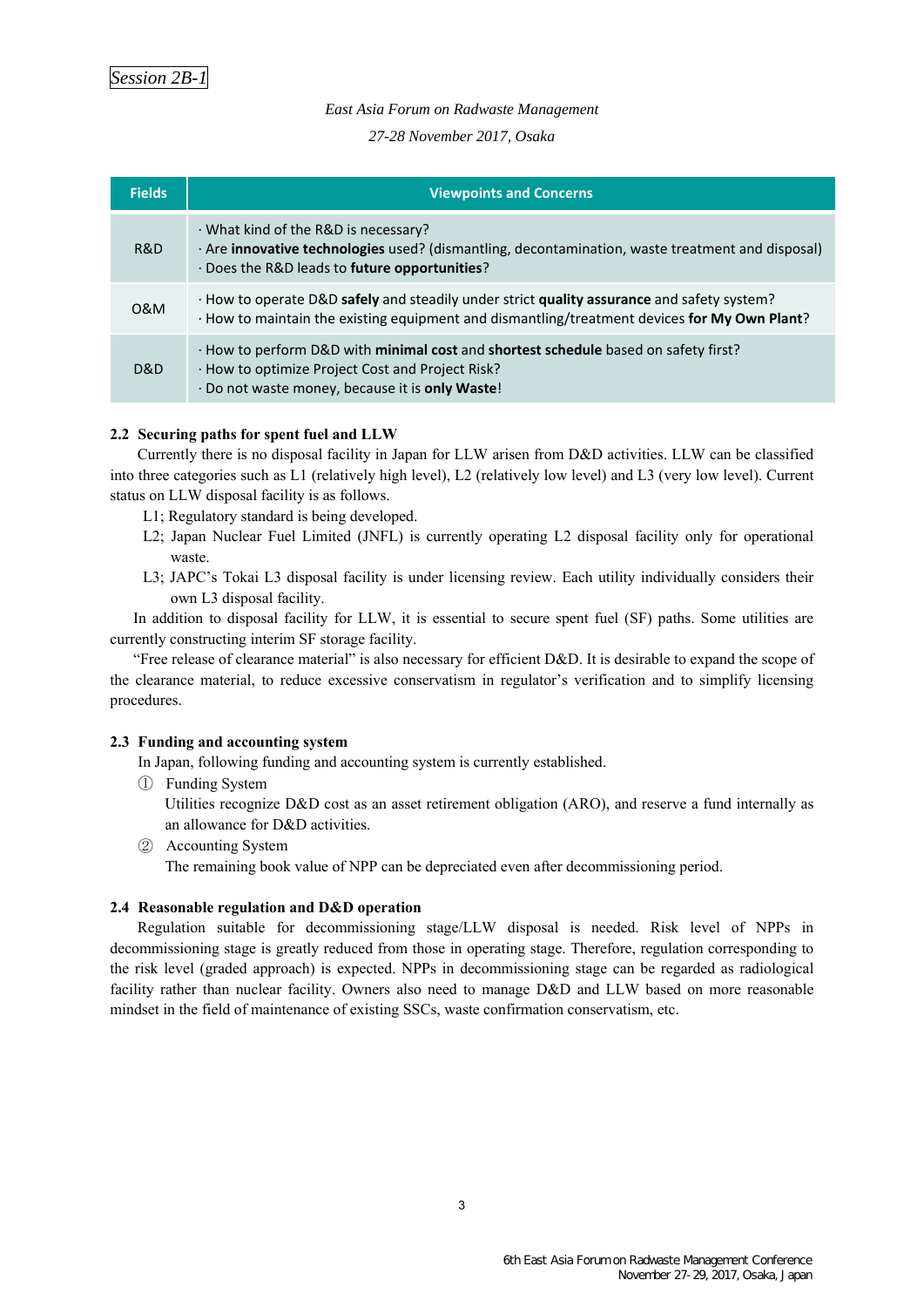*East Asia Forum on Radwaste Management* 

*27-28 November 2017, Osaka* 



**Figure-1 Change of risk level during decommissioning period (image)** 

### **3. D&D activities in JAPC**

JAPC was established in 1957 as a wholesale electric power company solely engaged in nuclear energy in Japan. Since then, JAPC continues to play a leading role in the electric power industry as a pioneer in the field of nuclear power generation through various projects, including the construction of the first commercial NPP (Tokai-1) in Japan and other NPPs (Tsuruga-1&2, Tokai-2). JAPC also has a long history of D&D activities for NPPs. Table-4 shows key events with regard to D&D activities for NPPs owned by JAPC.

Because it is important for Japanese electric utilities to learn D&D experiences in other countries, JAPC has been cooperating with various overseas organizations related to decontamination, dismantling of systems, components and structures (SSCs) and demolition of buildings, radioactive waste processing and disposal. Table-5 shows the history of JAPC's cooperation with concerned organization abroad.

As part of the collaboration with international D&D companies, in April 2016, JAPC signed an agreement with Energy*Solutions* (ES), an American company dedicated to D&D business, on strategic cooperation for Japanese D&D projects for the purpose of the introduction of successful international experiences.

As a first step in this cooperation, D&D know-how accumulated inside ES through the US D&D projects is being applied to Tsuruga-1 D&D project with verifying its applicability to D&D projects in Japan.

| Table-4 Key events in JAPC in D&D field |  |  |  |  |  |
|-----------------------------------------|--|--|--|--|--|
|-----------------------------------------|--|--|--|--|--|

| <b>Date</b> | <b>Events</b>                                                                                                       |
|-------------|---------------------------------------------------------------------------------------------------------------------|
| Dec., 2001  | JAPC started Tokai D&D after submit of dismantling notification.                                                    |
| Jun., 2006  | Tokai D&D Plan was approved in accordance with revised Reactor Regulation Law.                                      |
| Sep., 2006  | <b>Clearance measurement</b> method for Tokai was approved                                                          |
| Mar., 2015  | JAPC decided a basic management plan that features Fukushima support, D&D<br><b>business</b> and overseas business. |
| Mar., 2015  | JAPC signed a basic agreement with TEPCO regarding cooperation for 1F D&D<br>business.                              |
| Jul., 2015  | JAPC applied for Tokai L3 disposal project license.                                                                 |
| May, 2017   | JAPC started Tsuruga-1 D&D after approval of D&D plan.                                                              |

4